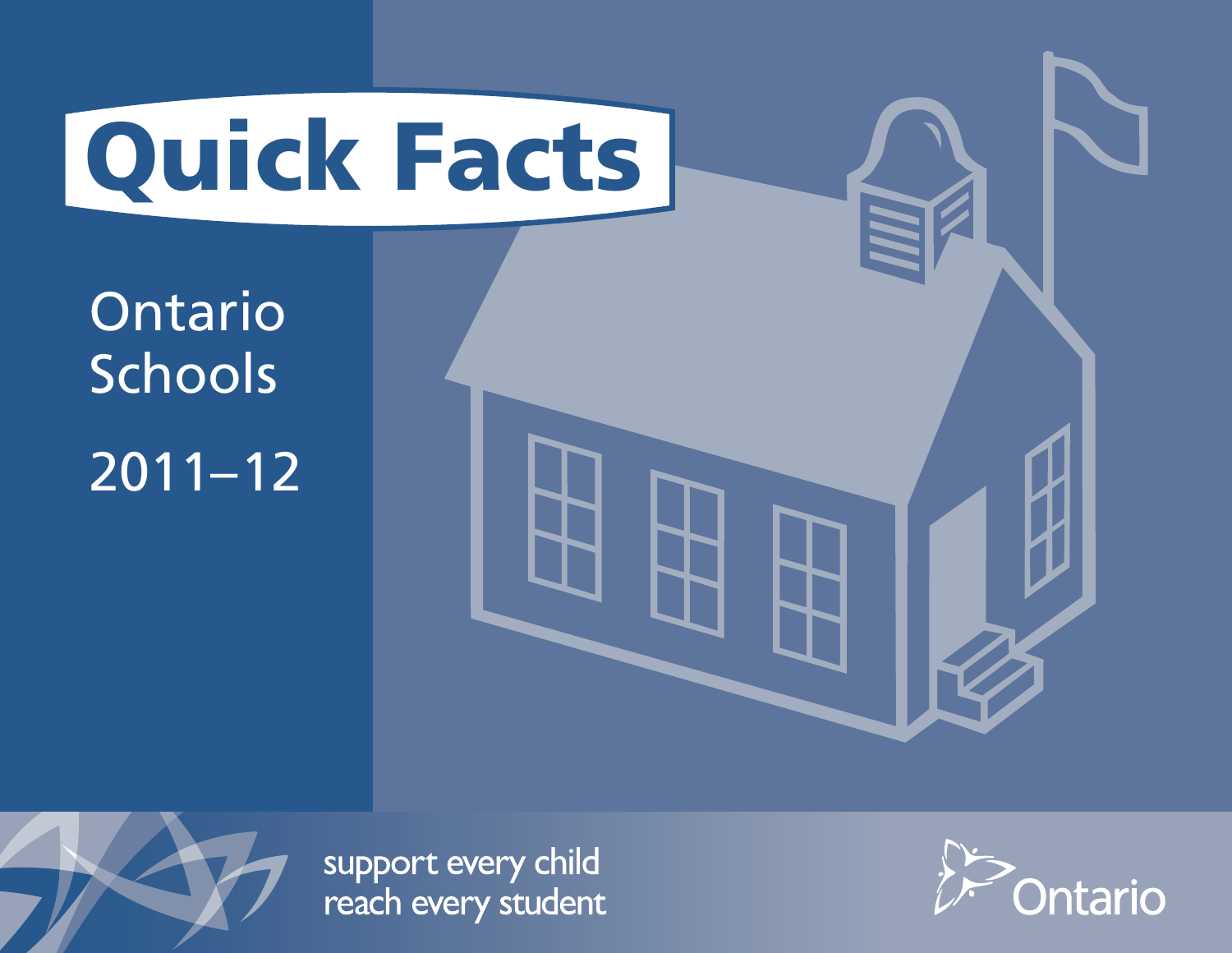The following information about Ontario's publicly funded elementary and secondary schools is based on data reported by schools, school boards, and school authorities. Unless otherwise specified, data for hospital programs and Provincial Schools; care, treatment, and correctional facilities; continuing education; and private schools is not included.

Owing to a change in data collection methods, data for 2006–07 and subsequent years is not strictly comparable to data for years prior to 2006–07.

| <b>Elementary</b> | <b>Secondary</b> | <b>Total</b>  |
|-------------------|------------------|---------------|
|                   |                  |               |
| 471 957           | 250 064          | 722 021       |
| 446 384           | 226 180          | 672 564       |
| 918 341           | 476 244          | 1 394 585     |
|                   |                  |               |
| 216 107           | 113 570          | 329 677       |
| 209 168           | 109 687          | 318 855       |
| 425 275           | 223 257          | 648 532       |
|                   |                  |               |
| 688 064           | 363 634          | 1 0 5 1 6 9 8 |
| 655 552           | 335 867          | 991 419       |
| 1 343 616         | 699 501          | 2 043 117     |
|                   |                  |               |

#### Enrolment, 2011–12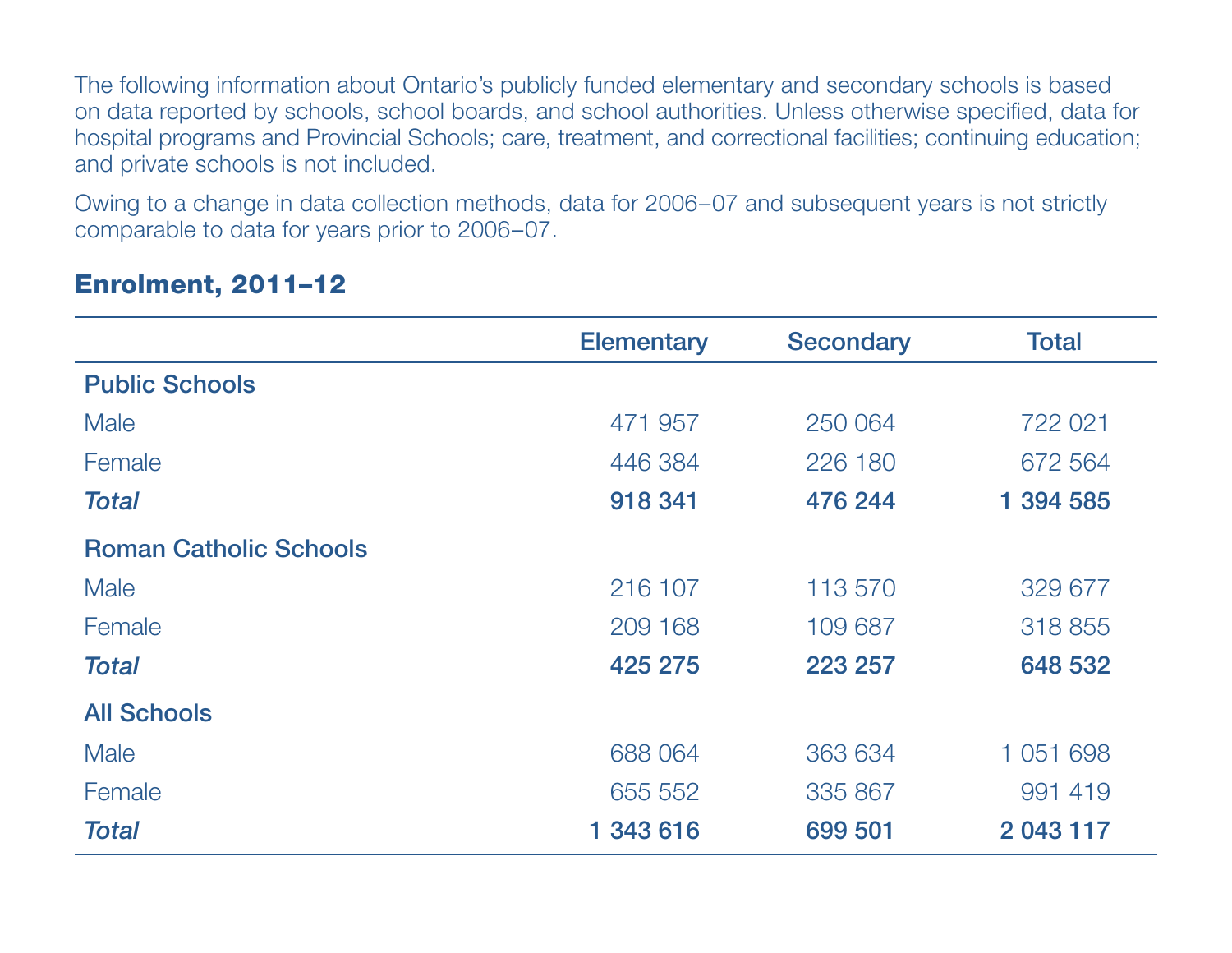# Number of Schools, 2001–02 and 2007–08 to 2011–12

|                                 | $2001 - 02$ | $2007 - 08$ | $2008 - 09$ | $2009 - 10$ | $2010 - 11$ | $2011 - 12$ |
|---------------------------------|-------------|-------------|-------------|-------------|-------------|-------------|
| <b>Elementary</b>               |             |             |             |             |             |             |
| <b>Public</b>                   | 2 5 8 2     | 2617        | 2629        | 2624        | 2611        | 2 5 9 6     |
| Roman Catholic                  | 1 3 8 7     | 1 409       | 1 405       | 1 3 9 6     | 1 393       | 1 3 9 2     |
| <b>Total</b>                    | 3969        | 4 0 26      | 4 0 34      | 4 0 20      | 4 0 0 4     | 3988        |
| <b>Secondary</b>                |             |             |             |             |             |             |
| <b>Public</b>                   | 604         | 639         | 642         | 644         | 640         | 642         |
| <b>Roman Catholic</b>           | 235         | 258         | 259         | 267         | 269         | 269         |
| <b>Total</b>                    | 839         | 897         | 901         | 911         | 909         | 911         |
| <b>Elementary and Secondary</b> |             |             |             |             |             |             |
| <b>Public</b>                   | 3 1 8 6     | 3 2 5 6     | 3 2 7 1     | 3 2 6 8     | 3 2 5 1     | 3 2 3 8     |
| <b>Roman Catholic</b>           | 1 622       | 1 667       | 1 6 6 4     | 1 663       | 1 6 6 2     | 1 661       |
| <b>Total</b>                    | 4 8 0 8     | 4 9 23      | 4 9 3 5     | 4 9 31      | 4913        | 4 8 9 9     |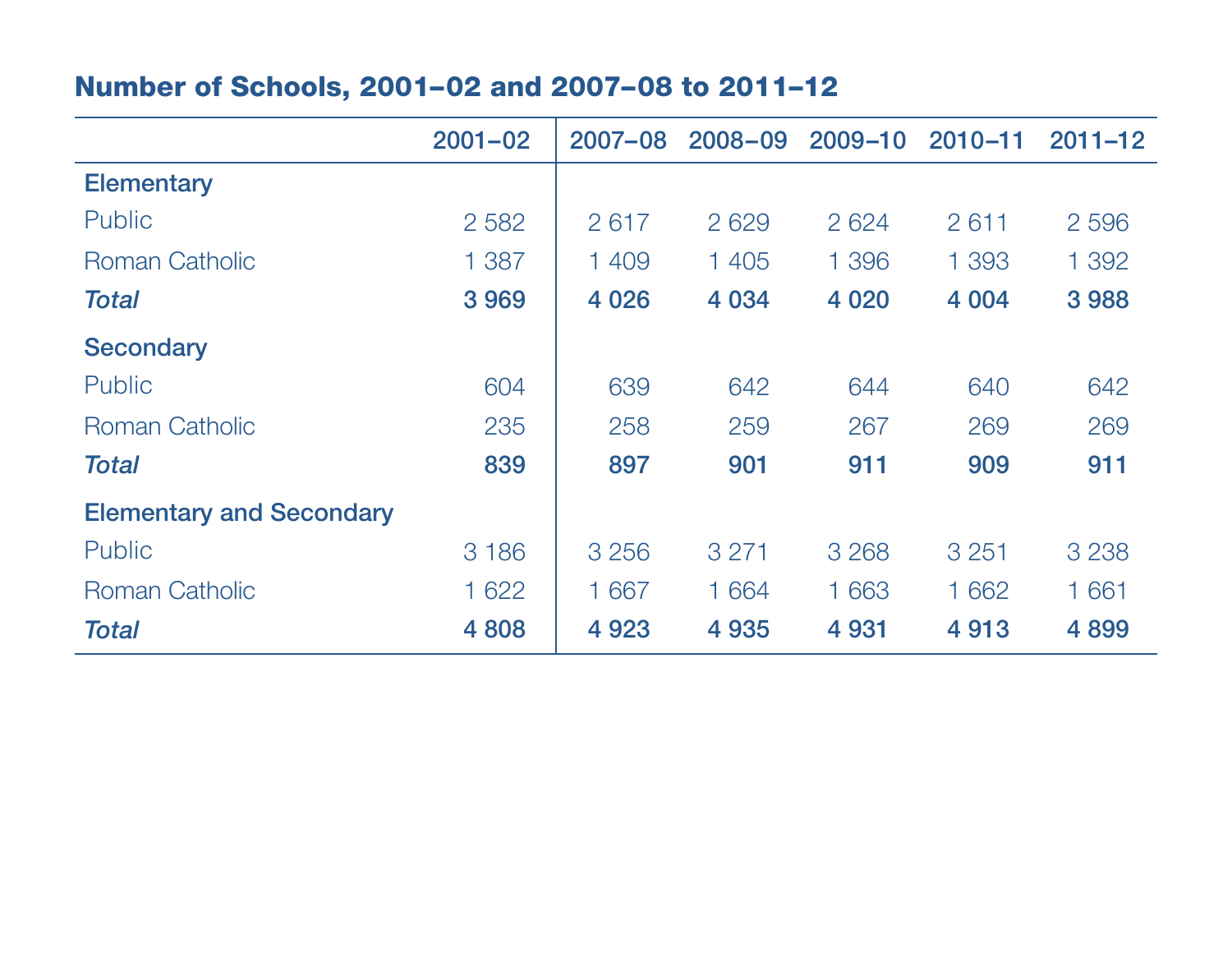## Enrolment by Grade in Elementary Schools, 2011–12

|                |                       | <b>Roman Catholic</b> |              |
|----------------|-----------------------|-----------------------|--------------|
| Grade          | <b>Public Schools</b> | <b>Schools</b>        | <b>Total</b> |
| <b>JK</b>      | 87 120                | 38 185                | 125 305      |
| K              | 90 127                | 39 7 80               | 129 907      |
|                | 92 160                | 41 302                | 133 462      |
| 2              | 92 2 2 6              | 41 655                | 133 881      |
| 3              | 91 378                | 42 027                | 133 405      |
| $\overline{4}$ | 90 010                | 42 128                | 132 138      |
| 5              | 93 052                | 44 239                | 137 291      |
| 6              | 92 084                | 43 497                | 135 581      |
|                | 93 7 7 3              | 45 672                | 139 445      |
| 8              | 96 411                | 46 790                | 143 201      |
| <b>Total</b>   | 918 341               | 425 275               | 1 343 616    |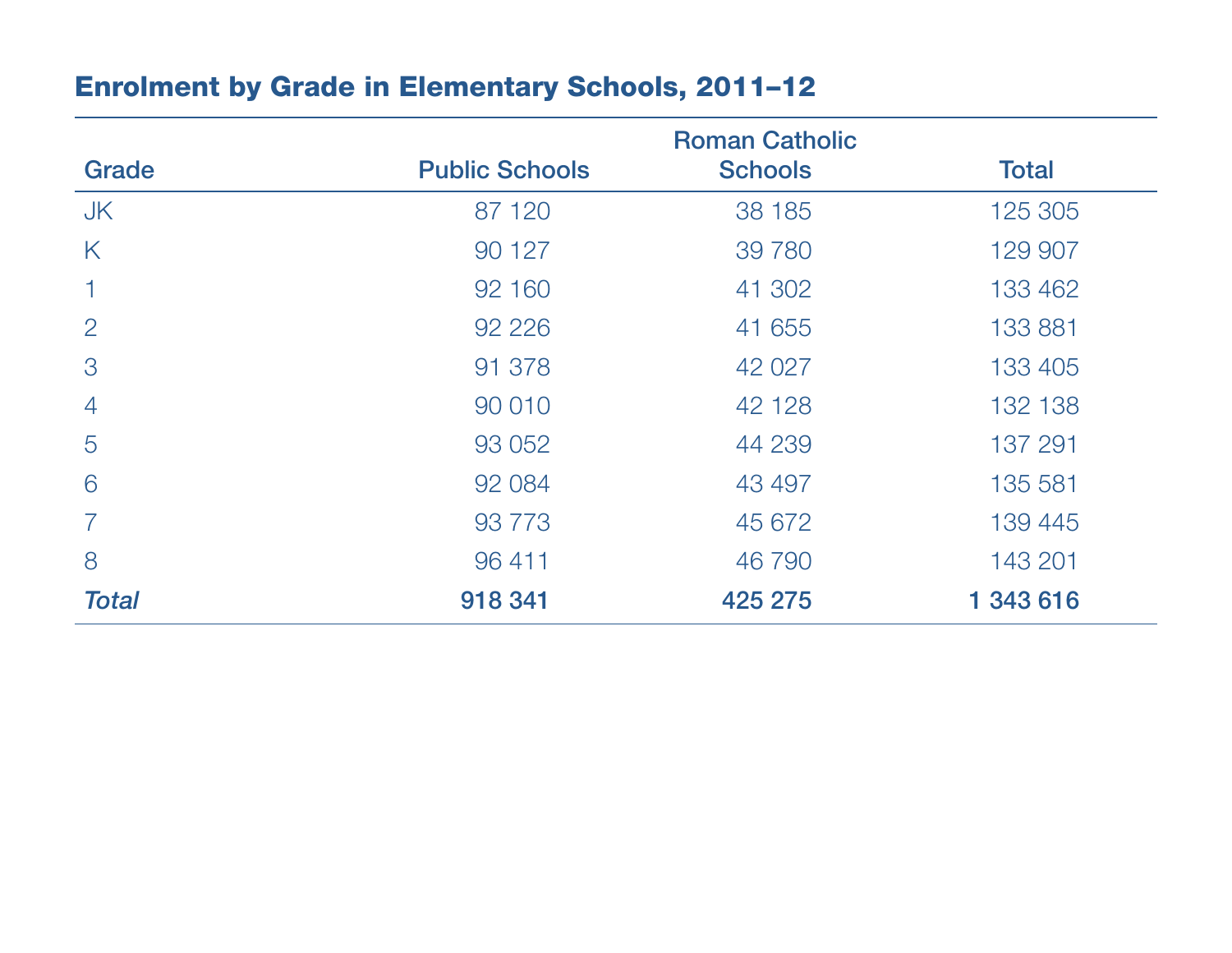## Enrolment by Grade in Secondary Schools, 2011–12

|              |                       | <b>Roman Catholic</b> |              |
|--------------|-----------------------|-----------------------|--------------|
| Grade        | <b>Public Schools</b> | <b>Schools</b>        | <b>Total</b> |
| Grade 9*     | 102 639               | 50 107                | 152 746      |
| Grade 10     | 105 865               | 51 638                | 157 503      |
| Grade 11     | 112 033               | 54 252                | 166 285      |
| Grade 12     | 155 707               | 67 260                | 222 967      |
| <b>Total</b> | 476 244               | 223 257               | 699 501      |

\* Includes students designated as "Pre-Grade 9".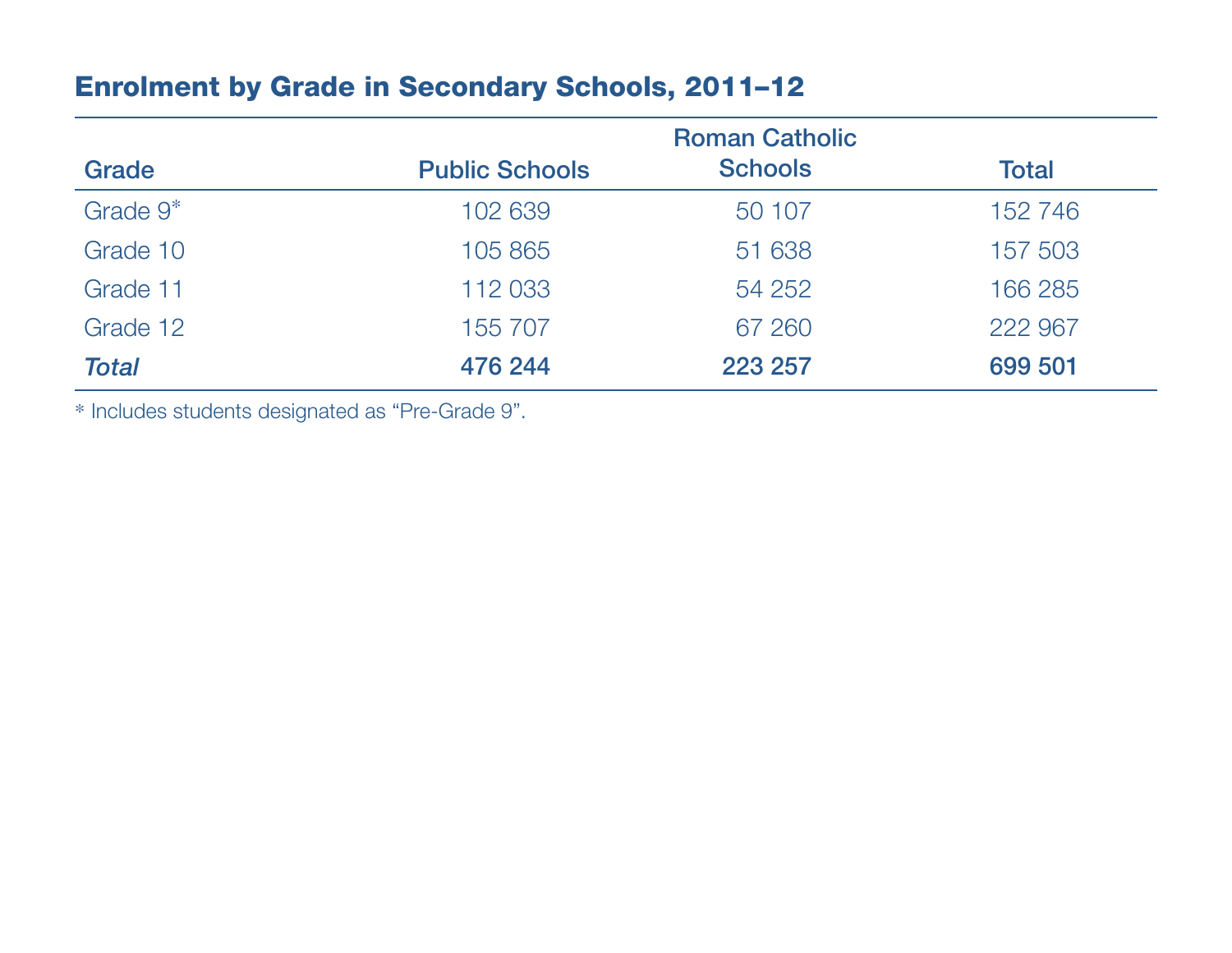## Elementary and Secondary School Enrolment, 2001–02 and 2007–08 to 2011–12

|                         | $2001 - 02$ | $2007 - 08$ | 2008-09   | 2009-10   | $2010 - 11$ | $2011 - 12$ |
|-------------------------|-------------|-------------|-----------|-----------|-------------|-------------|
| <b>Elementary</b>       |             |             |           |           |             |             |
| <b>Public</b>           | 971 030     | 926 337     | 917 536   | 911 605   | 912 930     | 918 341     |
| Roman Catholic          | 477 240     | 445 148     | 437 904   | 431 698   | 427 590     | 425 275     |
| <b>Total</b>            | 1 448 270   | 1 371 485   | 1 355 440 | 343 303   | 1 340 520   | 1 343 616   |
| <b>Secondary</b>        |             |             |           |           |             |             |
| <b>Public</b>           | 509 063     | 493 279     | 490 872   | 490 393   | 484 995     | 476 244     |
| <b>Roman Catholic</b>   | 205 775     | 222 824     | 224 424   | 227 694   | 226 350     | 223 257     |
| <b>Total</b>            | 714 838     | 716 103     | 715 296   | 718 087   | 711 345     | 699 501     |
| <b>Total</b>            |             |             |           |           |             |             |
| <b>Public</b>           | 1 480 093   | 1419616     | 1 408 408 | 401 998   | 1 397 925   | 1 394 585   |
| <b>Roman Catholic</b>   | 683 015     | 667 972     | 662 328   | 659 392   | 653 940     | 648 532     |
| <b>Provincial Total</b> | 2 163 108   | 2 087 588   | 2 070 736 | 2 061 390 | 2 051 865   | 2 043 117   |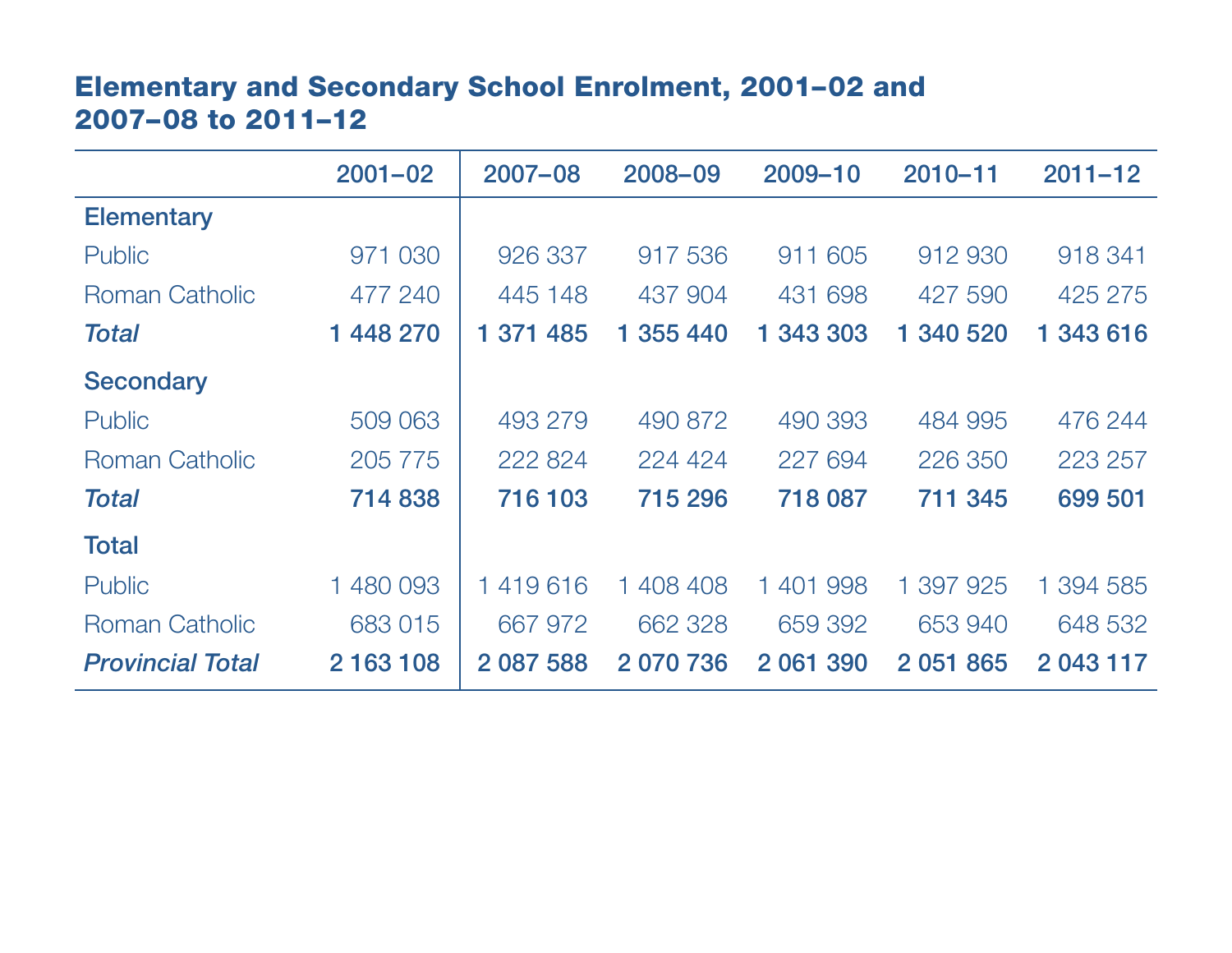# Enrolment in French-Language Schools, 2001–02 and 2007–08 to 2011–12

|            | $2001 - 02$ | $2007 - 08$ | 2008-09 | 2009-10 | $2010 - 11$ | $2011 - 12$ |
|------------|-------------|-------------|---------|---------|-------------|-------------|
| Elementary | 67 748      | 66 368      | 67 182  | 68 015  | 69 942      | 71 913      |
| Secondary  | 25 090      | 24 703      | 24 648  | 24 961  | 24 907      | 24 7 6 7    |
| Total      | 92 838      | 91 071      | 91 830  | 92 976  | 94 849      | 96 680      |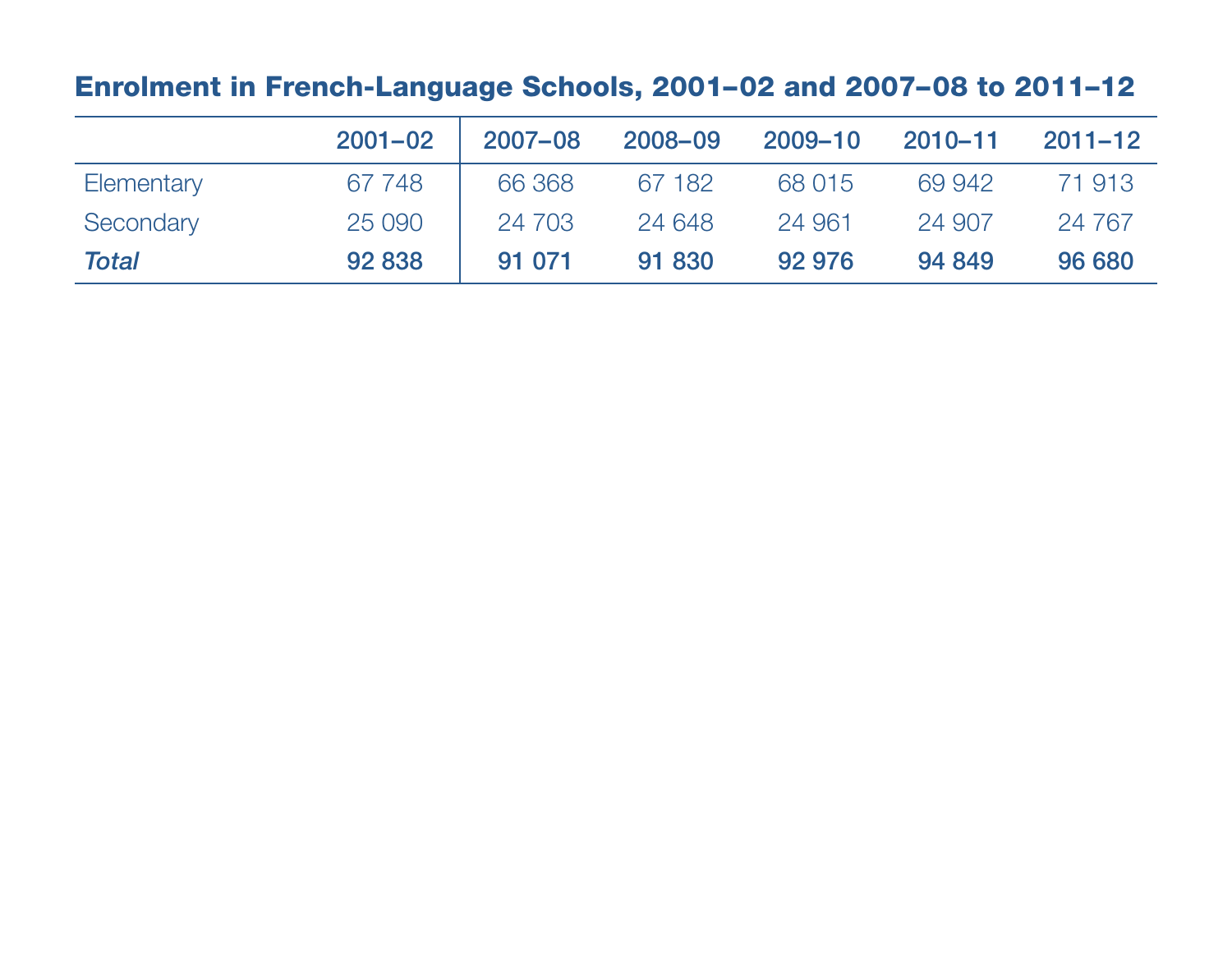# Enrolment in French as a Second Language, 2011–12

|                                 |                     | <b>Extended</b> | <b>Immersion</b> |              |
|---------------------------------|---------------------|-----------------|------------------|--------------|
|                                 | <b>Core Program</b> | Program         | Program          | <b>Total</b> |
| <b>Elementary</b>               |                     |                 |                  |              |
| <b>Public</b>                   | 429 940             | 7 542           | 111 132          | 548 614      |
| <b>Roman Catholic</b>           | 222 918             | 14 457          | 29 981           | 267 356      |
| <b>Total</b>                    | 652 858             | 21 999          | 141 113          | 815 970      |
| <b>Secondary</b>                |                     |                 |                  |              |
| <b>Public</b>                   | 84 830              | 6417            | 17436            | 108 683      |
| <b>Roman Catholic</b>           | 42 317              | 2879            | 6 0 8 6          | 51 282       |
| <b>Total</b>                    | 127 147             | 9 2 9 6         | 23 5 22          | 159 965      |
| <b>Elementary and Secondary</b> |                     |                 |                  |              |
| <b>Public</b>                   | 514770              | 13 959          | 128 568          | 657 297      |
| <b>Roman Catholic</b>           | 265 235             | 17 336          | 36 067           | 318 638      |
| <b>Total</b>                    | 780 005             | 31 295          | 164 635          | 975 935      |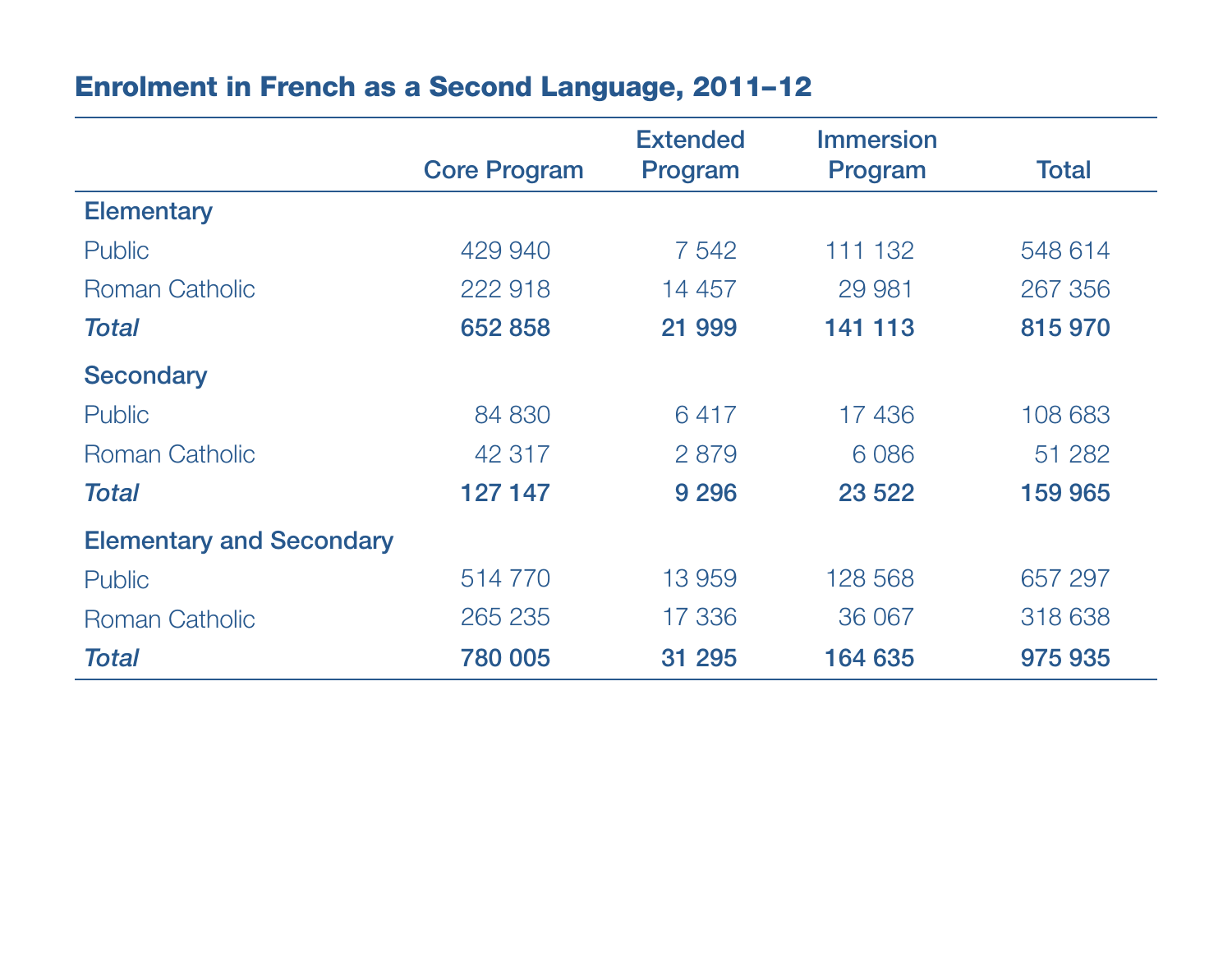### Teachers, Administrators, and Early Childhood Educators in Schools – Full-Time Equivalent (FTE), 2011–12

|                                                               | <b>Elementary</b> | <b>Secondary</b> | <b>Total</b> |
|---------------------------------------------------------------|-------------------|------------------|--------------|
| Teachers, Administrators, and Early Childhood Educators (FTE) |                   |                  |              |
| <b>Public School Boards</b>                                   |                   |                  |              |
| Male                                                          | 11 057.30         | 13 845.15        | 24 902.45    |
| Female                                                        | 42 654.37         | 16 964.79        | 59 619.16    |
| <b>Total</b>                                                  | 53 711.67         | 30 809.94        | 84 521.61    |
| <b>Roman Catholic School Boards</b>                           |                   |                  |              |
| Male                                                          | 4 4 6 0.6 9       | 6 6 5 4 . 9 3    | 11 115.62    |
| Female                                                        | 20 686.25         | 8 117.30         | 28 803.55    |
| <b>Total</b>                                                  | 25 146.94         | 14 772.23        | 39 919.17    |
| <b>Public and Roman Catholic School Boards</b>                |                   |                  |              |
| <b>Total</b>                                                  | 78 858.61         | 45 582.17        | 124 440.78   |
| <b>Positions Held</b>                                         |                   |                  |              |
| Principals and vice-principals                                | 5 305.52          | 2 101.61         | 7 407.13     |
| Percentage male                                               | 35.0%             | 50.5%            | 39.4%        |
| Percentage female                                             | 65.0%             | 49.5%            | 60.6%        |
| Department heads and classroom and other teachers             | 71 547.19         | 43 480.56        | 115 027.75   |
| Percentage male                                               | 19.0%             | 44.7%            | 28.7%        |
| Percentage female                                             | 81.0%             | 55.3%            | 71.3%        |
| Early childhood educators (ECEs)*                             | 2 0 0 5.9         |                  | 2 005.90     |
| Percentage male                                               | 1.8%              |                  | 1.8%         |
| Percentage female                                             | 98.2%             |                  | 98.2%        |

\* Early childhood educators were included in data collection for the first time in 2010–11.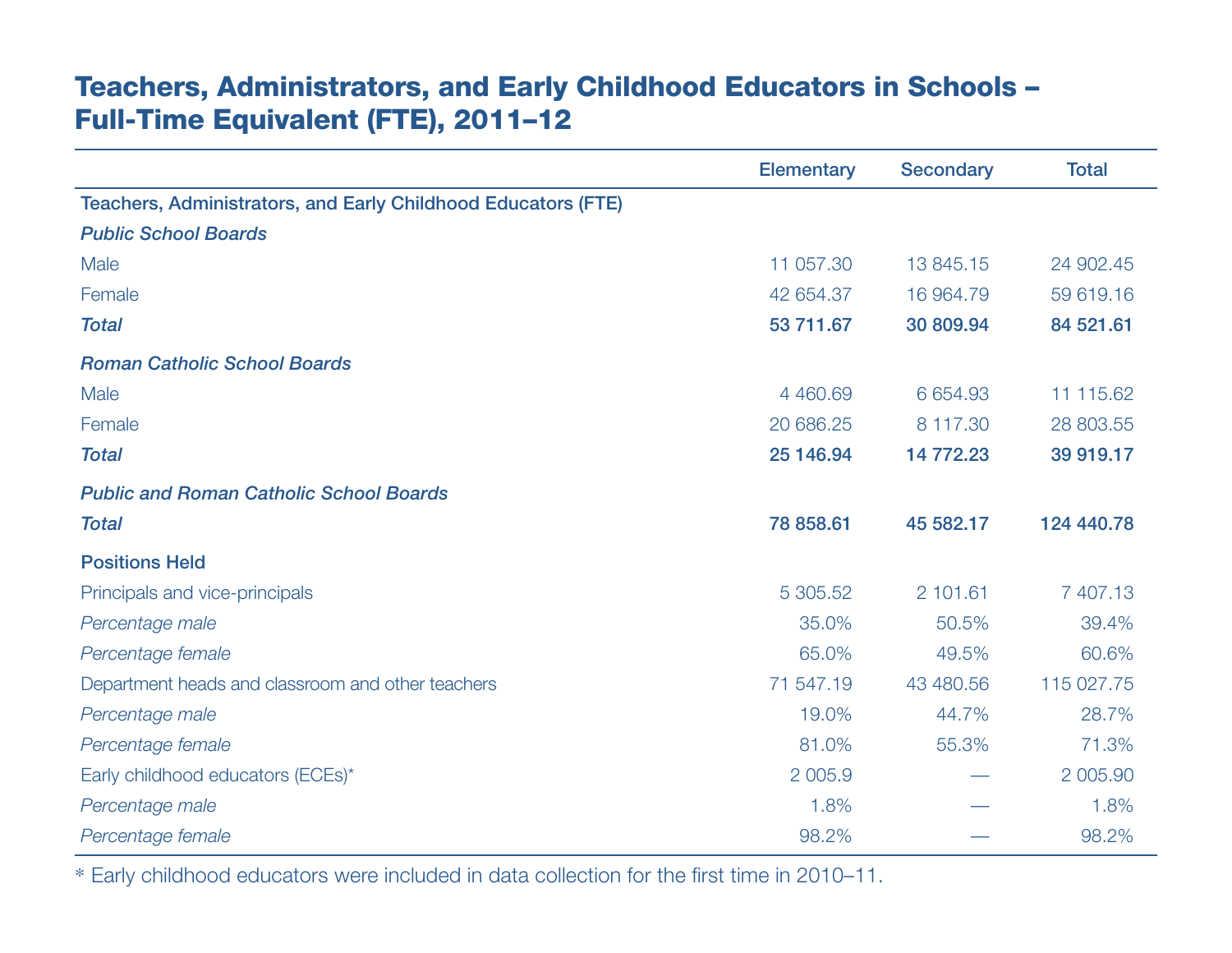### Teachers, Administrators, and Early Childhood Educators in Schools – Full-Time Equivalent (FTE), 2007–08 to 2011–12

|                                                      | $2007 - 08$ | $2008 - 09$ | $2009 - 10$ | $2010 - 11$ | $2011 - 12$ |
|------------------------------------------------------|-------------|-------------|-------------|-------------|-------------|
| <b>Positions Held - Elementary</b>                   |             |             |             |             |             |
| Principals and vice-principals                       | 5 374.73    | 5 340.09    | 5 323.16    | 5 315.39    | 5 305.52    |
| Percentage female                                    | 63.1%       | 64.1%       | 64.6%       | 64.9%       | 65.0%       |
| Percentage male                                      | 36.9%       | 35.9%       | 35.4%       | 35.1%       | 35.0%       |
| Department heads and<br>classroom and other teachers | 72 205.31   | 70 878.42   | 70 453.05   | 70 760.03   | 71 547.19   |
| Percentage female                                    | 80.8%       | 80.8%       | 80.8%       | 81.0%       | 81.0%       |
| Percentage male                                      | 19.2%       | 19.2%       | 19.2%       | 19.0%       | 19.0%       |
| Early childhood educators (ECEs)*                    |             |             |             | 435.00<br>1 | 2 005.90    |
| Percentage female                                    |             |             |             | 98.5%       | 98.2%       |
| Percentage male                                      |             |             |             | 1.5%        | 1.8%        |
| <b>Positions Held - Secondary</b>                    |             |             |             |             |             |
| Principals and vice-principals                       | 1 993.43    | 2 040.86    | 2 094.37    | 2 096.05    | 2 101.61    |
| Percentage female                                    | 47.0%       | 48.3%       | 48.6%       | 48.5%       | 49.5%       |
| Percentage male                                      | 53.0%       | 51.7%       | 51.4%       | 51.5%       | 50.5%       |
| Department heads and<br>classroom and other teachers | 43 971.78   | 43 993.50   | 43 933.52   | 43 681.04   | 43 480.56   |
| Percentage female                                    | 54.3%       | 54.6%       | 54.9%       | 55.0%       | 55.3%       |
| Percentage male                                      | 45.7%       | 45.4%       | 45.1%       | 45.0%       | 44.7%       |

\* Early childhood educators were included in data collection for the first time in 2010–11.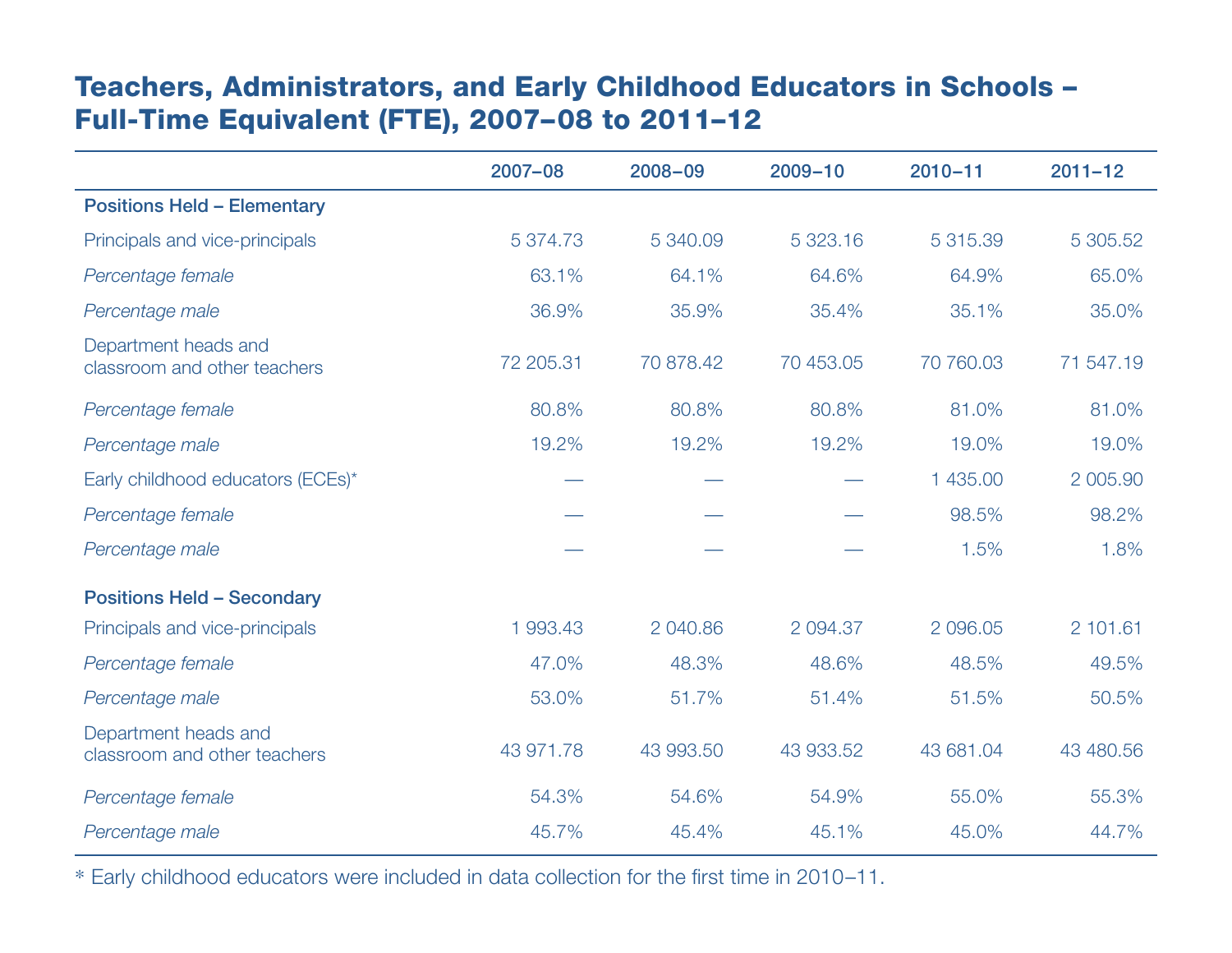#### Students 19 Years of Age and Older in Secondary Day Schools, 2001–02 and 2007–08 to 2011–12

|                        | $2001 - 02$ | 2007-08 | 2008-09 | $2009 - 10$ | $2010 - 11$ | $2011 - 12$ |
|------------------------|-------------|---------|---------|-------------|-------------|-------------|
| <b>Male</b>            |             |         |         |             |             |             |
| $19 - 21$              | 15879       | 12 3 27 | 11810   | 12 3 62     | 12 3 9 2    | 11 862      |
| 22 and over            | 2 5 3 2     | 1840    | 1883    | 2 5 3 3     | 2 6 9 7     | 2691        |
| <b>Total</b>           | 18 4 11     | 14 167  | 13693   | 14895       | 15 089      | 14 553      |
| $\%$ *                 | 2.6%        | 2.0%    | 1.9%    | 2.1%        | 2.1%        | 2.1%        |
| <b>Female</b>          |             |         |         |             |             |             |
| $19 - 21$              | 10 309      | 8883    | 8 5 8 2 | 9 1 3 1     | 9 2 1 0     | 8 6 8 0     |
| 22 and over            | 4 8 6 9     | 3 1 9 9 | 3 2 9 5 | 3875        | 3849        | 4 1 9 1     |
| <b>Total</b>           | 15 178      | 12 082  | 11 877  | 13 006      | 13 059      | 12871       |
| $\%$ *                 | 2.1%        | 1.7%    | 1.7%    | 1.8%        | 1.8%        | 1.8%        |
| <b>Male and Female</b> |             |         |         |             |             |             |
| $19 - 21$              | 26 188      | 21 210  | 20 392  | 21 493      | 21 602      | 20 542      |
| 22 and over            | 7 4 0 1     | 5 0 3 9 | 5 1 7 8 | 6408        | 6546        | 6882        |
| <b>Total</b>           | 33 589      | 26 249  | 25 570  | 27 901      | 28 148      | 27 4 24     |
| $\frac{9}{6}$ *        | 4.7%        | 3.7%    | 3.6%    | 3.9%        | 4.0%        | 3.9%        |

\* Percentages for years prior to 2008–09 are based on total secondary school enrolment, including enrolment in hospital programs and Provincial Schools. The percentages for 2008–09 to 2011–12 are based on total secondary school enrolment, *excluding* enrolment in hospital programs and Provincial Schools.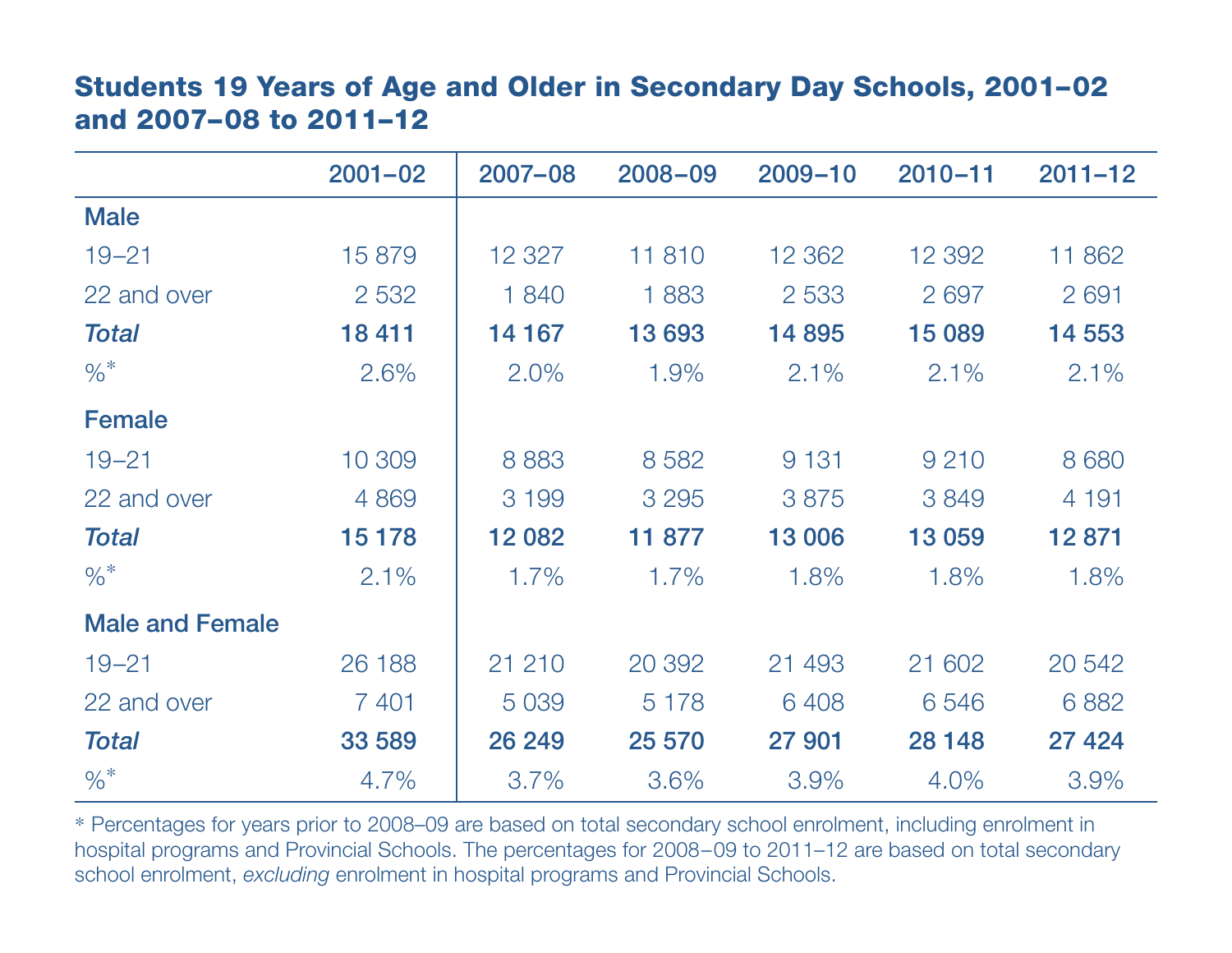#### Continuing Education Course Enrolment, 2010–11\*

|                                                   | <b>English</b> | <b>French</b> | <b>Total</b> |
|---------------------------------------------------|----------------|---------------|--------------|
| Secondary school credit                           | 348 841        | 2 4 5 2       | 351 293      |
| Correspondence or self-study                      | 41 033         | 2 2 6 7       | 43 300       |
| Adult basic literacy and numeracy                 | 14 8 17        | 996           | 15813        |
| English or French as a second language for adults | 160 307        | 3 2 9 6       | 163 603      |
| Native as a second language for adults            | 97             |               | 97           |
| Citizenship and official national languages       | 2 3 1 6        |               | 2 3 1 6      |
| Non-credit/general interest                       | 24 5 43        | 202           | 24 745       |
| <b>Total</b>                                      | 591 954        | 9 2 1 3       | 601 167      |

\* Continuing education information is reported to the ministry after the completion of the school year (e.g., 2010–11 data is reported in 2011–12). The reporting year runs from September 1 to August 31, and data includes summer enrolments.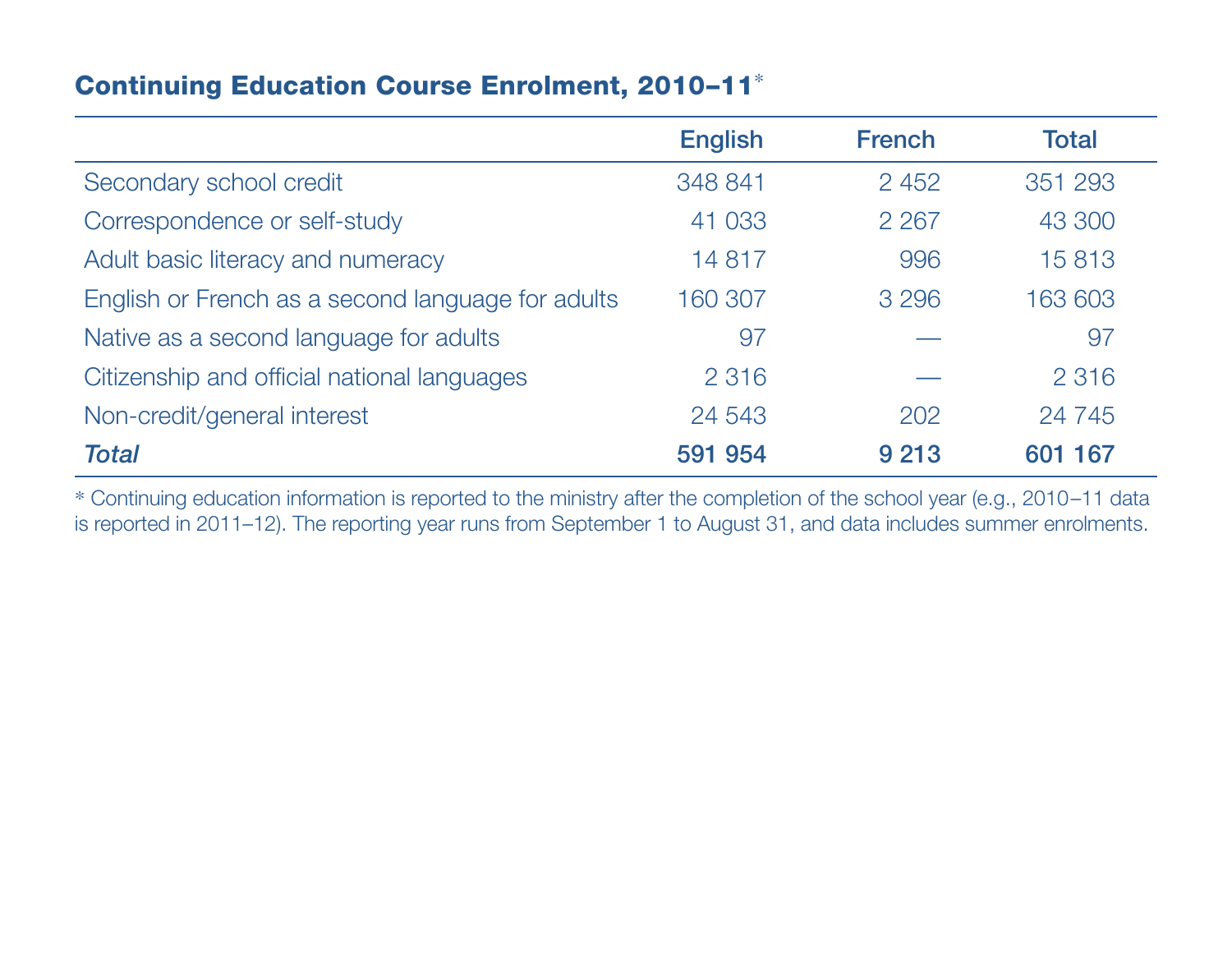## Continuing Education Course Enrolment, 2006–07 to 2010–11\*

|                                                      | $2006 - 07***$ | $2007 - 08$ | $2008 - 09$ | $2009 - 10$ | $2010 - 11$ |
|------------------------------------------------------|----------------|-------------|-------------|-------------|-------------|
| Secondary school credit                              | 290 254        | 267 519     | 259 783     | 234 985     | 351 293     |
| Correspondence or self-study                         | 34 191         | 33 2 84     | 35 246      | 36 699      | 43 300      |
| Adult basic literacy and<br>numeracy                 | 10748          | 18763       | 12 135      | 28 647      | 15813       |
| English or French as a second<br>language for adults | 156 577        | 154 037     | 146 652     | 127 799     | 163 603     |
| Native as a second language<br>for adults            | 2 1 8 4        | 90          | 42          | 106         | 97          |
| Citizenship and official national<br>languages       | 4 6 2 6        | 4 5 9 8     | 2 7 5 1     | 3 4 0 1     | 2 3 1 6     |
| Non-credit/general interest                          | 28 4 9 9       | 38 401      | 30 180      | 18 605      | 24 745      |
| <b>Total</b>                                         | 527 079        | 516 692     | 486789      | 450 242     | 601 167     |

\* Continuing education information is reported to the ministry after the completion of the school year (e.g., 2010–11 data is reported in 2011–12). The reporting year runs from September 1 to August 31, and data includes summer enrolments.

\*\* Data for 2006–07 may differ from corresponding data in previous editions of Quick Facts owing to updated information.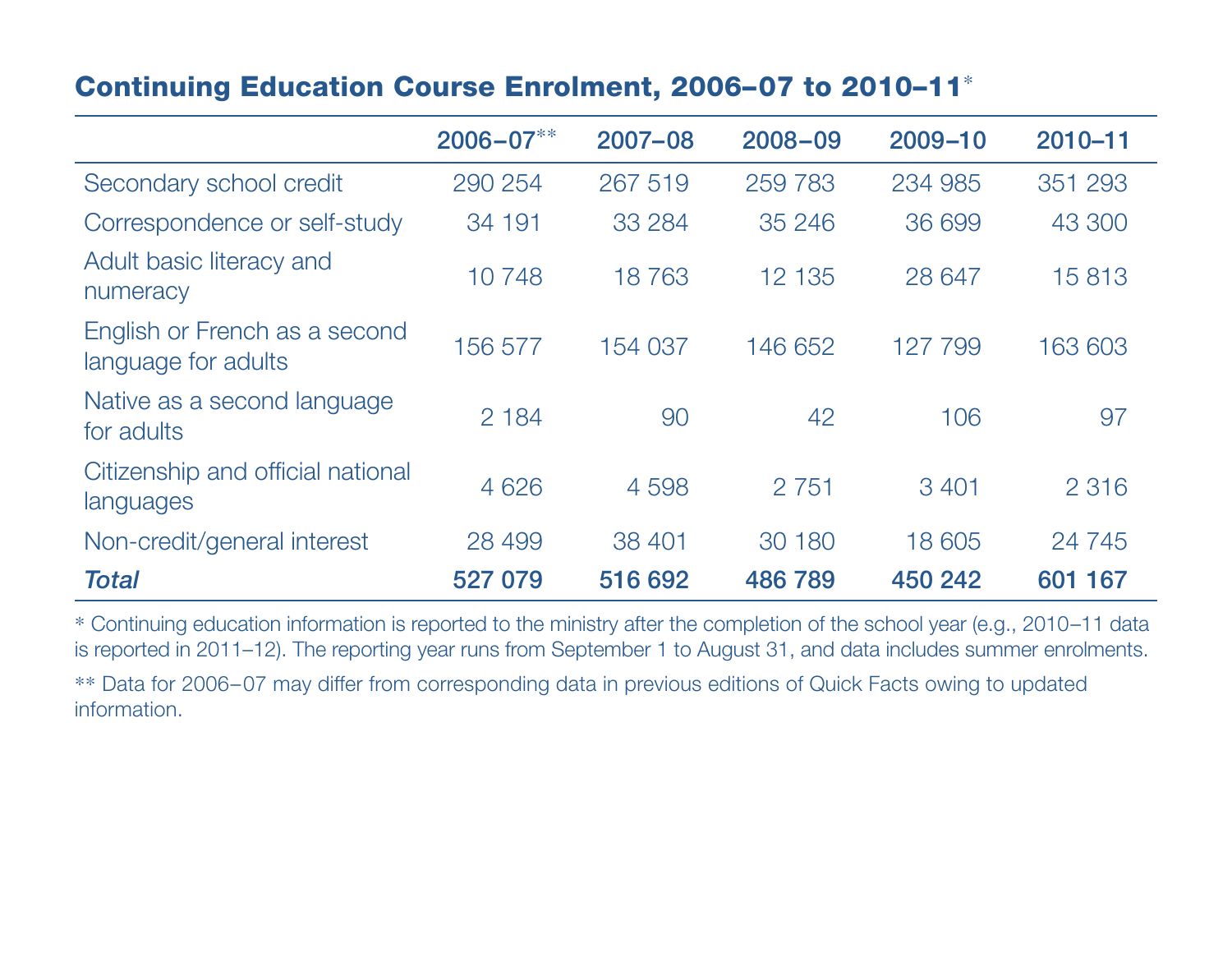#### Number of Private Schools, 2000–01 and 2006–07 to 2010–11\*

|                      | $2000 - 01$ | $2006 - 07$ | $2007 - 08$ | $2008 - 09$ | $2009 - 10$ | $2010 - 11$ |
|----------------------|-------------|-------------|-------------|-------------|-------------|-------------|
| Elementary           | 453         | 461         | 467         | 473         | 486         | 460         |
| Secondary            | 80          | 152         | 163         | 173         | 179         | 172         |
| Combined**           | 210         | 208         | 206         | 212         | 212         | 216         |
| <b>Total</b>         | 743         | 821         | 836         | 858         | 877         | 848         |
| Included above:      |             |             |             |             |             |             |
| <b>First Nations</b> | 30          | 33          | 33          | 34          | 26          | 26          |
| Overseas             | 13          | 17          | 17          | 17          | 19          | 18          |

\* Private school information for 2011–12 was not available at time of publishing. Data includes First Nations and overseas secondary and combined schools. First Nations and overseas schools at the elementary level do not report to the ministry.

\*\* "Combined schools" offer both elementary and secondary education.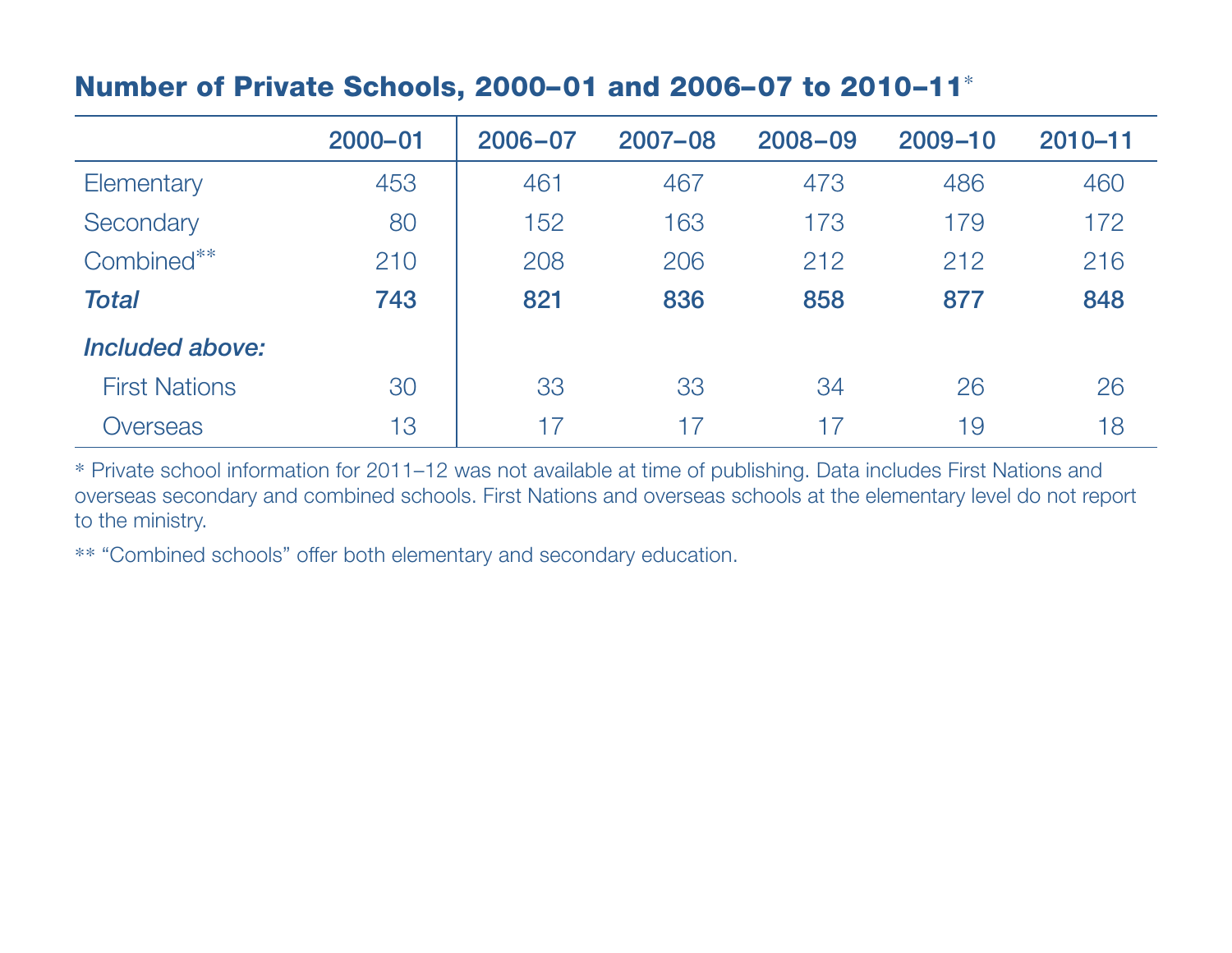#### Private School Enrolment, 2000–01 and 2006–07 to 2010–11\*

|                        | $2000 - 01$ | $2006 - 07$ | $2007 - 08$ | 2008-09  | $2009 - 10$ | $2010 - 11$ |
|------------------------|-------------|-------------|-------------|----------|-------------|-------------|
| <b>Male</b>            |             |             |             |          |             |             |
| Elementary             | 26 492      | 26 646      | 26 411      | 26 680   | 26 235      | 24 8 28     |
| Secondary              | 6 2 4 8     | 8 6 9 6     | 10 319      | 11 0 26  | 9529        | 9 3 4 2     |
| Combined**             | 24 307      | 23 536      | 23 3 22     | 23 2 29  | 22 6 29     | 23 501      |
| <b>Total</b>           | 57 047      | 58 878      | 60 052      | 60 935   | 58 393      | 57 671      |
| <b>Female</b>          |             |             |             |          |             |             |
| Elementary             | 24 671      | 25 144      | 25 2 83     | 25 5 6 6 | 24 7 12     | 23 260      |
| Secondary              | 6 1 2 9     | 8 2 4 1     | 9 4 8 0     | 10 169   | 8 4 6 5     | 8414        |
| Combined**             | 22 057      | 22 112      | 22 659      | 22 4 7 5 | 21 146      | 22 140      |
| <b>Total</b>           | 52 857      | 55 497      | 57 422      | 58 210   | 54 323      | 53814       |
| <b>Male and Female</b> |             |             |             |          |             |             |
| Elementary             | 51 163      | 51 790      | 51 694      | 52 246   | 50 947      | 48 088      |
| Secondary              | 12 377      | 16 937      | 19799       | 21 195   | 17 994      | 17756       |
| Combined**             | 46 364      | 45 648      | 45 981      | 45 704   | 43775       | 45 641      |
| <b>Total</b>           | 109 904     | 114 375     | 117474      | 119 145  | 112716      | 111 485     |

\* Private school information for 2011–12 was not available at time of publishing. Data includes First Nations and overseas secondary and combined schools. First Nations and overseas schools at the elementary level do not report to the ministry.

\*\* "Combined schools" offer both elementary and secondary education.